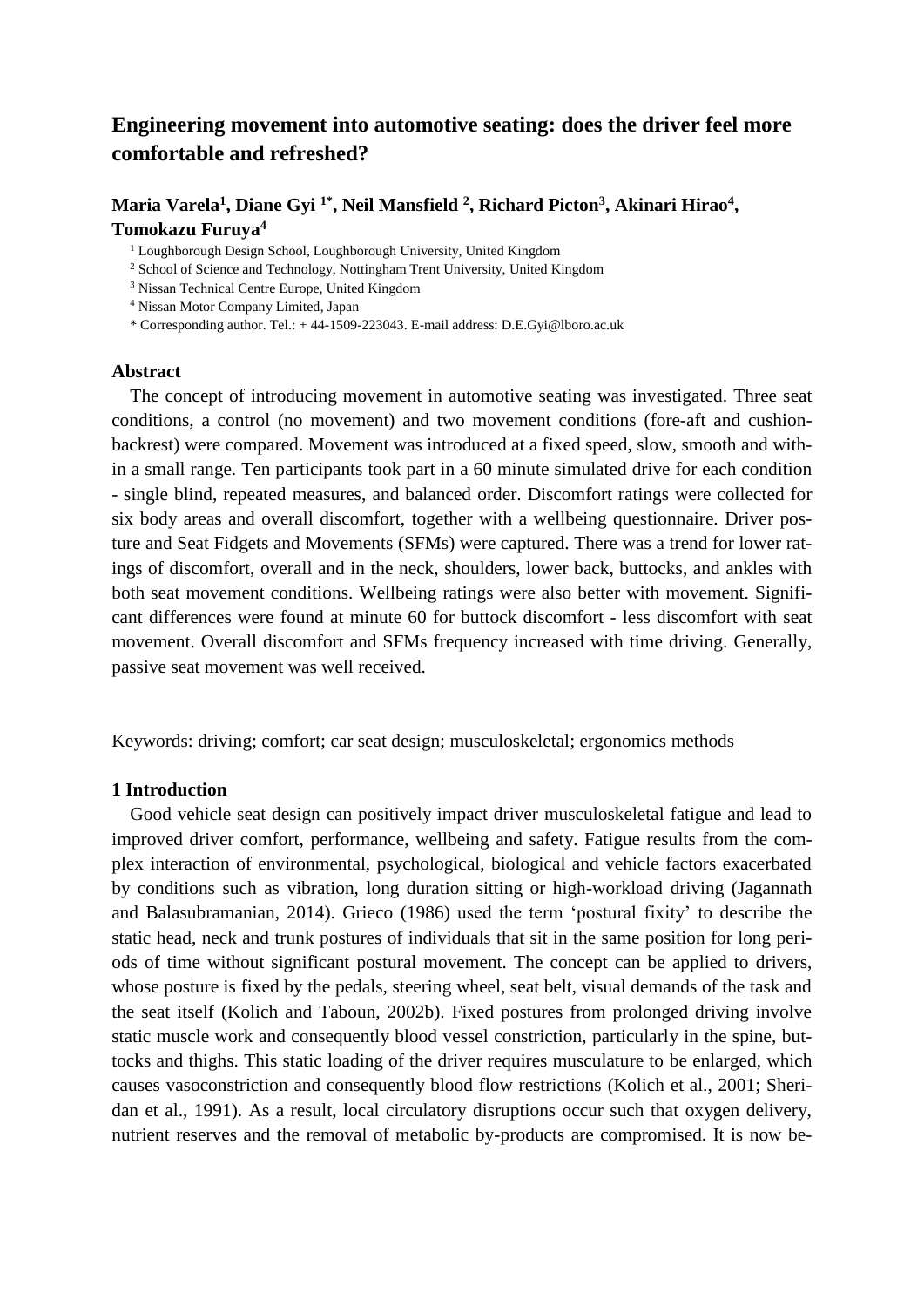lieved that even low level sustained contractions (less than 5% of maximum), such as the ones drivers experience, can be problematic (Kolich and Taboun, 2002a). In addition, intervertebral discs have no direct blood supply and consequently depend on low level but frequent pressure changes, to stimulate the pumping of intercellular fluid into and out of the disc to provide nutrients and remove waste products (Kolich et al., 2001).

Static postures can cause local musculoskeletal discomfort (pain, aches, cramps, numbness), psychological fatigue and in the long-term chronical musculoskeletal problems. Indeed, driving for extended periods of time inevitably leads to musculoskeletal symptoms (Porter and Gyi, 2002) and has also been associated with disorders of the spine (Kolich et al., 2001). Other diseases such as deep vein thrombosis can occur in advanced cases (Parakkat et al., 2006). In a well-designed seat the trunk is supported by the backrest, the muscles relax and the lumbar spine is supported. On the contrary, in a poorly designed seat, slouching occurs due to the lack of muscular effort in the trunk, resulting in a loss of lordosis and increase in kyphosis (Gyi, 2013).

Movement provides a useful function of pumping blood into and out of the musculoskeletal system. In the design of the office furniture, the health and comfort benefits of dynamic seating are well established (Groenesteijn et al., 2012). Indeed, Vergara and Page (2002) identified that there should be shifts in posture (macro-movements) approximately every 5 minutes. There are benefits in driving studies too, for example, in a recent study of drivers by Sammonds et al. (2017b), a short break from driving (a 10 minute walk) had beneficial effects on symptoms of discomfort. It is not always possible to take a break from a vehicle, but it has been found that even passive posture changes have positive effects on driver wellbeing (van Veen et al., 2015). Franz et al. (2011) conducted an experimental study where they investigated the effect of a low-intensity massage system in the backrest of car seat. They found that as well as improving driver comfort without distracting the driver, EMG measurements of muscle activity in the shoulders and upper back were reduced. Automotive dynamic sitting can be induced through support mechanisms denominated in literature as micro-adjustment or massage (Kolich et al., 2001) and active seating (e.g., Active Lumbar Systems (Holmes et al., 2013) applied on the lumbar or thoracic region of the spine (Gruevski et al., 2016). Seat configuration variation can also be used to promote passive posture changes, for example, van Veen et al. (2015) conducted a study using a driver seat with varying configuration, 1.5° movement backwards of the backrest and 1° upwards and downwards tilt of the seat cushion. The movement condition was better received by participants in terms of less reported discomfort than the static condition. The static no-movement seat also presented more driver fidget movements as well as more discomfort. Maradei et al. (2017) investigated the effect of seat tilt motion from  $+5^{\circ}$  to  $-5^{\circ}$  and vice versa on low back discomfort on participants with and without low back pain. In this study, a significant decrease in discomfort, due to lumbar pain in the dynamic condition was found.

To sum up, fixed postures and long-term sitting are known to have negative effects on the body as they compromise nutrient exchange. The key to improving driver comfort is to combine good design together with driver behaviour, i.e., design to facilitate a small change of posture to prevent concentration of load and restore blood flow to pressure areas (Gyi, 2013). However, there are few studies focussing on this in terms of current car seat design.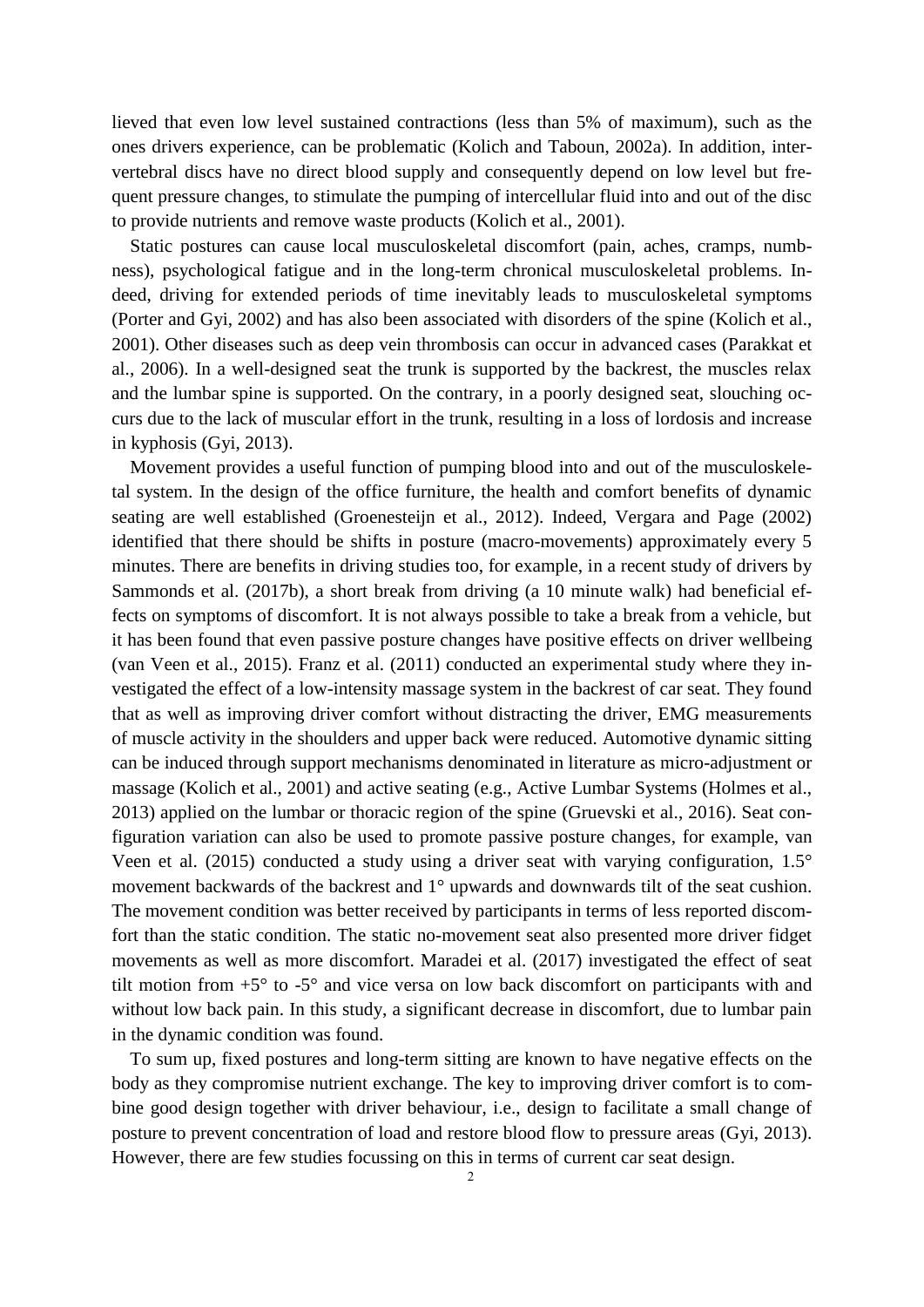In this research it was hypothesized that postural movement is beneficial for reducing local musculoskeletal fatigue and discomfort. Engineering movement into the driver seat itself will lead to passive posture variation of the driver: active movement (whereby the driver is encouraged to move) is not suited to the driving task. This concept was investigated through a repeated measures, single blind experimental study involving one hour of simulated driving under three seat conditions - a control (no movement) and two seat movement conditions (fore-aft and cushion-backrest). The movement engineered into the seat changed body contact points with the seat in order to positively affect driver comfort. Therefore, the study aimed to explore musculoskeletal discomfort, feelings of refreshment, wellbeing and comfort in order to ultimately improve the driving experience.

### **2 Methods**

#### **2.1 Sample**

Permission to conduct the study was granted by Loughborough University Ethical Advisory Committee in August 2016. Participants were recruited in the Leicestershire area through local advertising (e.g., posters, email). Ten healthy participants (5 males and 5 females) were recruited with the aim of obtaining a good anthropometric spread. There was no age requirement, but they needed to hold a full UK driving license with at least one full year of driving experience and be regular drivers in the last 12 months.

Participants were asked to wear comfortable, close fitting clothing (no heeled shoes) and not to exercise one hour before the session. In the first session, on participants' arrival, their height and weight were measured.

# **2.2 Experimental rig development**

A driving rig was manufactured to provide a repeatable simulation of the driving environment replicating the driving workspace dimensions of a production car. Automatic pedal transmission and a non-adjustable steering wheel were used to control the driving simulator, which was mounted on to a motion platform fixed to a 6 Degrees of Freedom Multi Axis Vibration Simulator (Rexroth Hydraudyne B.V Micro Motion 600-6DoF-200-MK5 MAVIS) with closed loop control. A blackout driving environment was provided and the driving simulation task involved a 3-screen set-up, with four different 'follow driver' scenarios, including town and motorway routes, set up in a fixed sequence. With these scenarios, the participant is required to follow a car; our pilot work indicated that this was preferred to verbal instructions.

Before the first session, a short fitting trial was conducted involving a standard iterative process (Porter and Gyi, 1998), in order to capture participant's self-selected optimum driving position. The seat start position was standardized for these fitting trials (mid fore-aft, mid backrest recline, mid cushion tilt, maximum seat height). Participants 'optimal' seat set-up was then used in all of the experimental conditions. Following this, a system characterisation was carried out with each participant using a Larson Davis Human Vibration Meter 100 (HVM100) to ensure they were exposed to the same target level of seat surface vibration, replicating a UK normal drive.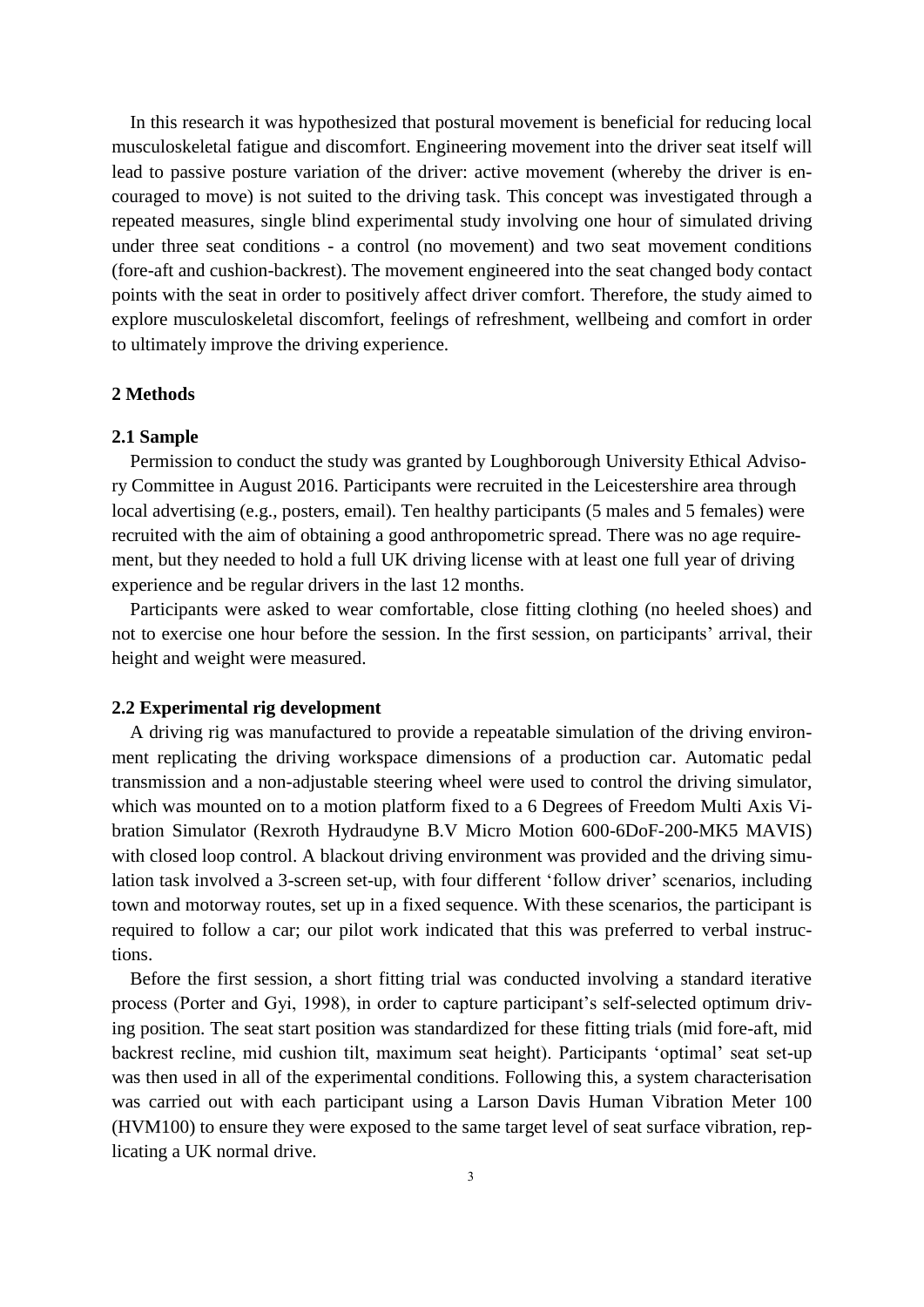#### **2.3 Seat movement development**

A high-end leather seat from the Nissan Infiniti Q30 (Fig. 1a), with four directions of electronic adjustment - fore-aft, seat height, cushion angle and backrest angle (Fig. 1b) and a memory function was configured for use in the study. It was mounted on to the rig as close as possible to the dimensions of the manufacturer seat set-up of the production car. Due to constraints in availability of parts, for example, steering wheel, pedals, and control panel, it was not possible to replicate the full driving cab set-up.



Fig. 1(a) Simulated driving environment; (b) adjustable directions of seat movement.

Iterative pilot studies were conducted to understand drivers' sensitivity to the seat movement and to help determine the seat movement ranges to be introduced. Seat movement (speed, direction, and range) was limited to the built-in functionality and electronic adjustability offered by the Nissan Infiniti Q3. Independent movement in each direction (fore-aft, seat height, cushion angle and backrest angle) was possible. Unfortunately, several malfunctions of the seat related to the seat lifter motor failing during pilot work lead to the decision not to risk using the seat height (vertical direction of movement) in the study.

A systematic test protocol based on Mansfield and Griffin (2000) was used whereby the seat was gradually moved in small increments until participants reported they were uncomfortable. The first small study (n=3) found that individuals varied in their tolerance to the seat movement iterating that movement needed to be small, smooth and slow. The second pilot study (n=4) concluded that a scale was needed for participant's feedback on the movement. The final pilot study (n=5) aimed to define the seat movement to be tested in the main study. Research questions were:

- Is seat movement perceived?
- What ranges of movement are tolerated for each direction?
- Are there any directions of movement not tolerated?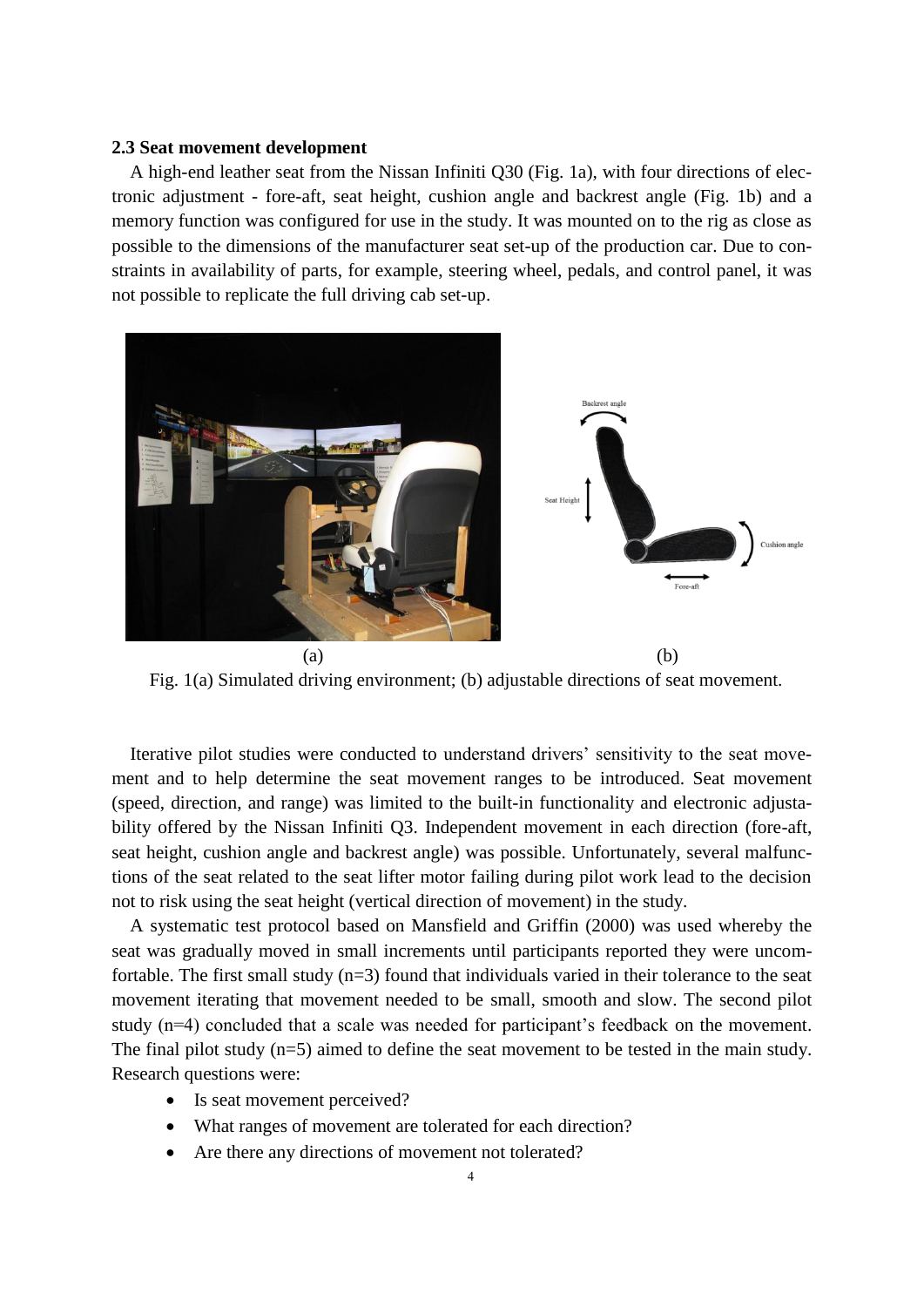What sequence of movement should be used for the seat?

In general, seat movement was well received although the initial movement was perceived by all participants causing some uncertainty in the first few seconds, but this was quickly overcome. Generally, all directions of movement were tolerated, but as expected, positions too distant from their initial optimum driving position were uncomfortable for individual drivers. The tolerance of range of movement varied between participants, therefore to avoid adversely affecting the driving task, the minimum movement ranges were selected for the main trials.

No conclusions were drawn concerning the preferred type of movement for the seat but it was important that there was no impairment to leg movement, steering, operating the pedals or dashboard view. Also, within the constraints of the production seat, the movement needed to be continuous and at a slow, smooth, fixed speed (the same as the Infiniti Q3), and within a relatively small range of movement, in order to have minimal effect on executing the driving task itself. The seat was therefore moved in gradual, small increments from the start position and involved two movement types (fore-aft and cushion-backrest); the three seat conditions are shown in Table 1.

| Condition | Seat movement    | No. of increments             | Total seat movement              |
|-----------|------------------|-------------------------------|----------------------------------|
|           |                  |                               | (over 30 minutes)                |
|           | No movement      | $\theta$                      | No movement                      |
|           | (control)        |                               |                                  |
|           | Fore-aft         | 2 increments of 8mm           | $+16$ mm to $-16$ mm             |
|           |                  | in each direction             |                                  |
|           |                  | (from start position)         |                                  |
| 3         | Cushion-backrest | Cushion                       | $+8.5^{\circ}$ to $-8.5^{\circ}$ |
|           |                  | 5 increments of $1.7^\circ$   |                                  |
|           |                  | in each direction             |                                  |
|           |                  | (from start position)         |                                  |
|           |                  | <b>Backrest</b>               | $+1^{\circ}$ to $-1^{\circ}$     |
|           |                  | 2 increments of $0.5^{\circ}$ |                                  |
|           |                  | in each direction             |                                  |
|           |                  | (from start position)         |                                  |

A control system using Daisy Lab Software was developed for remote electronic operation and control of the seat movement by the researcher and the required seat movement was achieved by inputting a specific target position. Finally, pilot work also found that the sound produced by the seat movement motors was perceptible to participants, so insulation was added to minimise this. The driving simulation audio itself also helped to mask the sound. Additionally, to minimise focus on the sound of the movement, three similar sequences of music were played during each of the three conditions.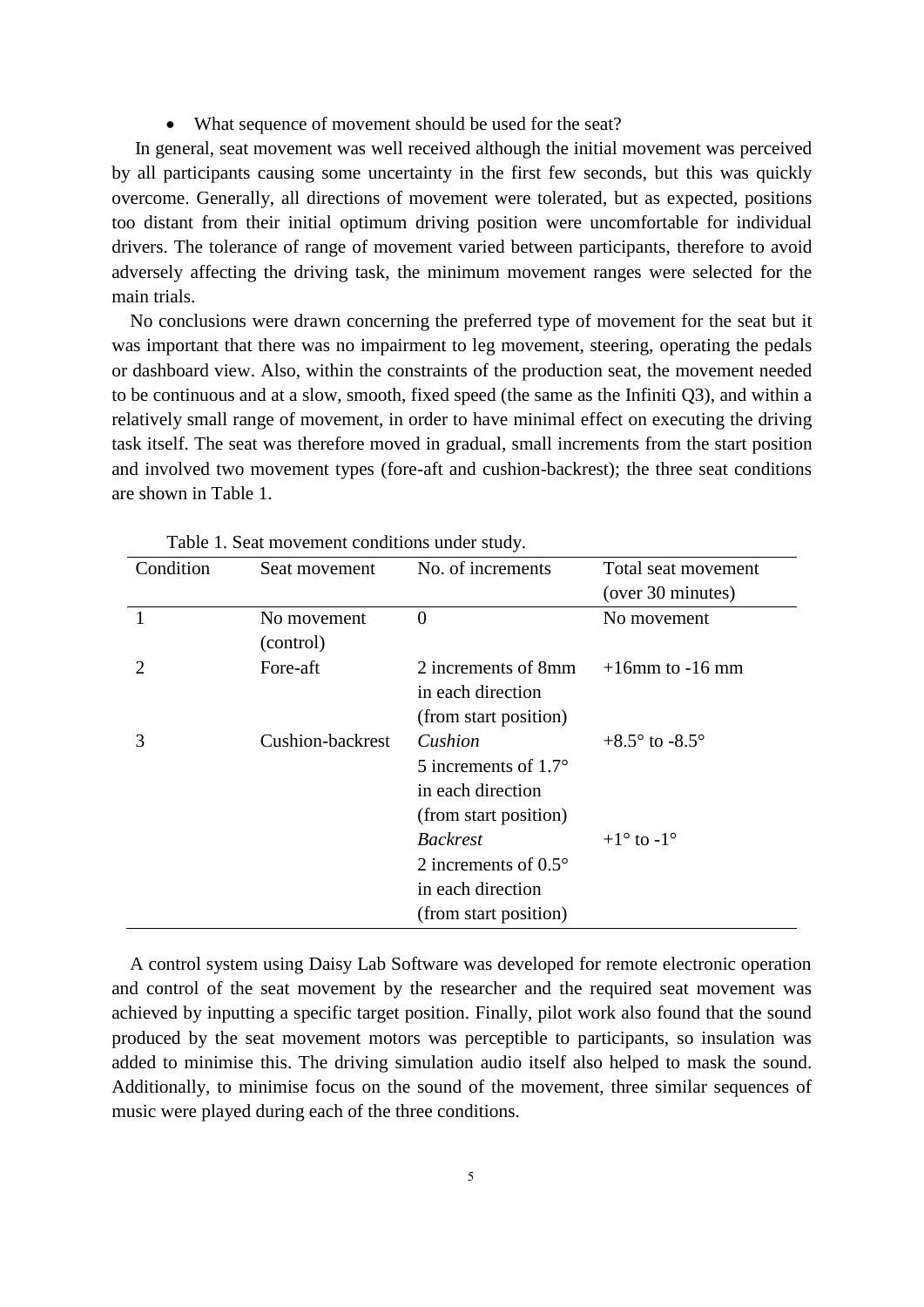### **2.4 Data collection**

The three experimental conditions were evaluated on three separate days (1-2 days between sessions), repeated measures design, single blind and in a balanced order. Each session (of approximately 90 minutes) involved a 60 minute simulated driving task. The same protocol was used in accordance with the test condition - only the selected optimum driving position varied between participants. Data collection methods were initially piloted to evaluate their suitability for measuring participant experiences and are summarized below.

Body maps have been used in many studies to evaluate driver discomfort (Gyi and Porter, 1999, Porter et al., 2003, Hiemstra-van Mastrigt et al., 2015, Sammonds et al., 2017a). A body map showing six body areas (neck, shoulders, upper back, lower back, buttock area and ankles) with a six-point Discomfort Scale defined in ISO 2631-1 (International Organization For Standardization, 1997) was used. This was followed by an overall discomfort scale involving an adapted Borg CR-100 scale (Borg and Borg, 2002). Mansfield et al. (2015) used this technique of rating body parts and overall discomfort together effectively. Discomfort scores were collected at baseline and at each 15 minute time point (minute 0, 15, 30, 45, 60) for the 6 body areas together with overall discomfort (Fig. 2). The number of body areas selected focussed on those mainly associated with driving and capturing the potential effects of seat movement. An open-ended question was also asked if participants had discomfort in any 'other' body area. The objective was to achieve minimal disruption to driving but at the same time ensure that the progression of discomfort over time was captured.



Fig. 2. Discomfort scale adapted from ISO 2631 and Borg CR scale (based on Sammonds et al., 2017a).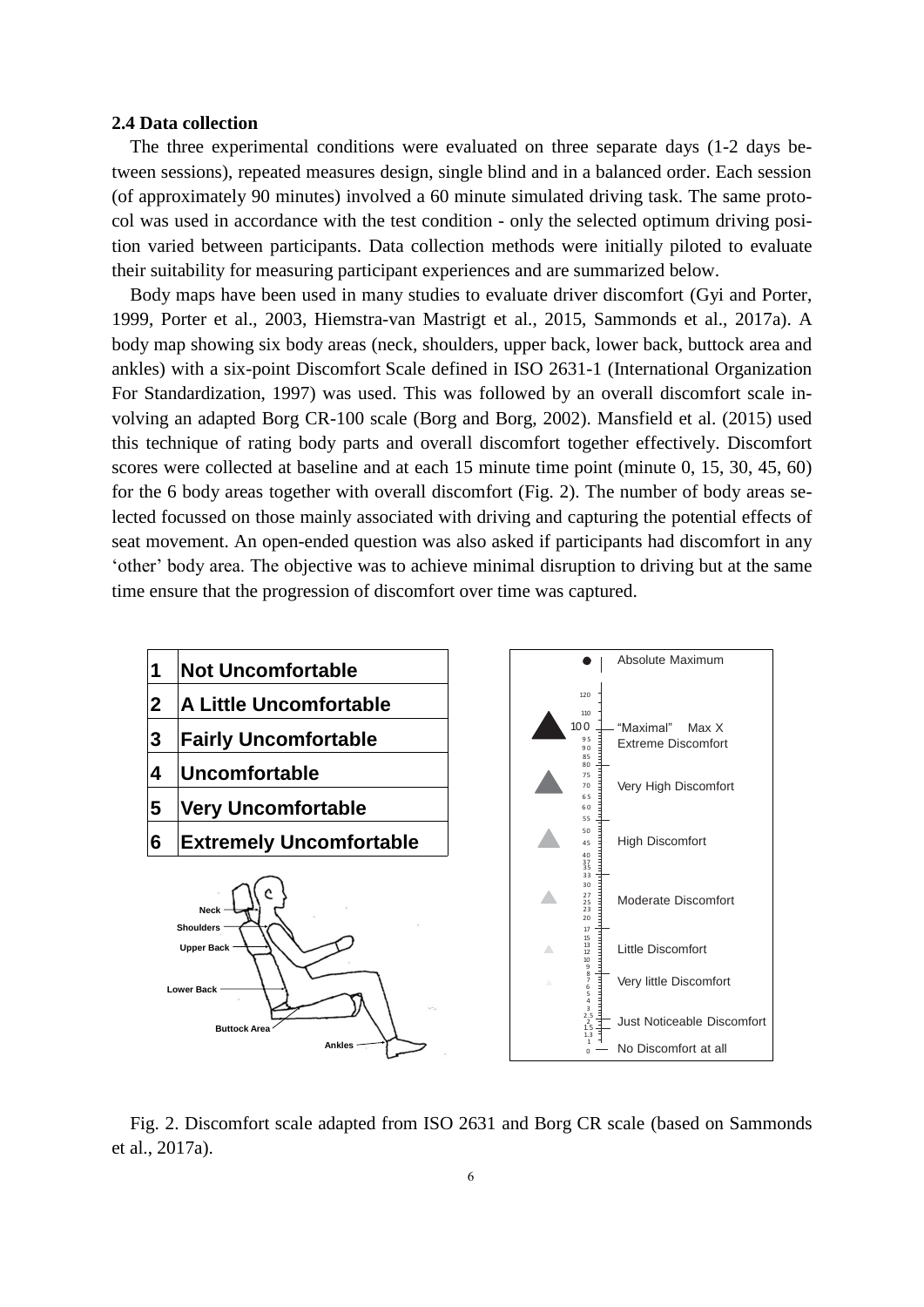Participants were also asked to complete a wellbeing questionnaire at the beginning and end of each driving session (minute 0 and 60). The descriptors were adapted from Ahmadpour et al. (2015) who investigated aircraft passenger comfort experience. These descriptors are similar to those used in the Chair Evaluation Checklist developed by Helander and Zhang (1997) (based on the work by Zhang et al., 1996). A five-point Likert scale (strongly disagree to strongly agree) was used to rate their responses to:

- I am feeling stiff
- I am feeling relaxed
- I feel refreshed
- I have heavy legs
- I feel numbness in some body parts
- I feel physically fatigued

Prior to the start of the lab trial, participants were trained on the use of the scales ensuring optimum visibility while driving. In the second and third sessions, participants were reminded of the scales. Ratings were given verbally to the researcher whilst driving, i.e. participants did not 'pull over' to provide ratings in order to allow continuous driving for the 60 minute trial. Ratings were also collected at set time points taking account of driver workload, for example, if the driver was about to drive around a corner, the researcher would wait until an appropriate time.

Posture was estimated from the continuous video recordings post trial and used a coding method focussing on the upper body adapted from RULA (Rapid Upper Limb Assessment) (McAtamney and Corlett, 1993). This involved a rank scoring system of the typical driving posture of the driver. The score reflects the postural angles (upper arms, lower arms, wrist, neck, torso, legs) that the participant adopted at the sampled time. The most typical posture within a 5 minute time frame was scored (minute 15, 30, 45 and 60). A Total Score of 7 or more (upper limbs; neck; trunk; and legs) is indicative of a poor posture, for example, 45-90° arm flexion, 15°+ wrist extension, 10-20° neck flexion, 0-20° trunk flexion.

Driver Seat Fidget Movements (SFMs) also known as Discomfort Avoidance Behaviours (DABs) or 'in chair movement' can be used as a measure of driver discomfort (Malik et al., 1991; Maradei et al., 2017, Sammonds et al., 2017a). For the current study SFMs are movements judged to be related to physical discomfort and not to the driving task. Although pressure measurement systems have been used to automatically quantify such movements for example, Maradei et al., (2017) monitored macro-repositioning movements using a pressure mat system, significant review and judgement by the researcher is still needed. There was also concern about the validity of such data for capturing SFMs and that the mat may influence reports of seat discomfort. It was therefore decided to follow a procedure based on Sammonds et al., (2017a) and remotely measure SFMs by detailed reviewing of video recordings post-trial. Due to limitations in the camera set-up, it was not possible to consider lower limb SFMs. All video analysis was standardized (e.g., same video image size) and analysed by the researcher, then checked and uncertainties were reviewed by a second researcher. Analysis was based on the method defined by Sammonds et al. (2017a), whereby the frequency of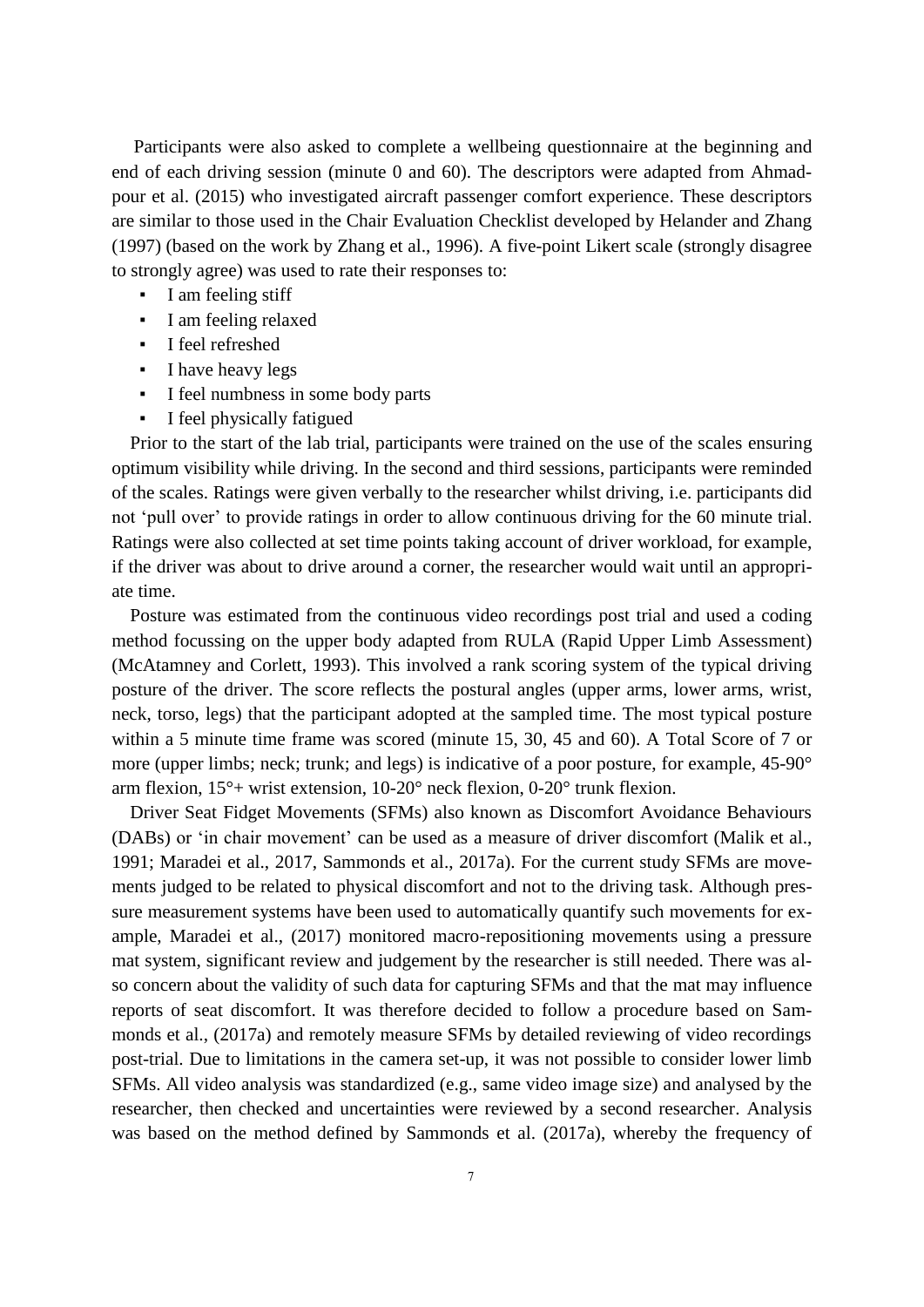SFMs was counted in time periods of 15 minutes, i.e., 0-15, 15-30, 30-45 and 45-60 (Table 2).

Table 2. SFMs type and description.

| SFM type | Description                                                                  |  |  |
|----------|------------------------------------------------------------------------------|--|--|
| Type 1   | Movement of the upper limbs - shoulders and hands included (e.g., arms       |  |  |
|          | stretches)                                                                   |  |  |
| Type 2   | Movement of the upper body that must involve torso or neck (e.g., leaning on |  |  |
|          | the steering wheel, neck stretch)                                            |  |  |
| Type 3   | Whole-body movement that must comprise buttock movement (e.g., shifting      |  |  |
|          | whole body posture)                                                          |  |  |

It was found to be important to consider the context of when observations were made, therefore as this is a relatively new method for exploring driver discomfort, further detail and rules were added to aid categorisation as follows:

- Uncertainty in classification (following a check with a second researcher) was not counted.
- Continuous SFMs movements, i.e., not clearly separated movements are counted as 1 SFM.
- Movements induced by external influences are not included, for example, movements when completing questionnaires to understand body feelings.
- Examples of movements not classified include sneezes or nose blowing; drinking liquids; moving with the music; scratching; looking in other directions, for example, floor, pedals, watch, leaning to see scales; playing with hair; yawning (which may include neck stretching); removing outer clothing; small change of arm position.

Finally, at the end of the third and final session, a de-brief was given to ensure that perceptions of the seat movement were fully understood and additional comments could be gathered. All statistical analysis was carried out using Statistical Package for the Social Sciences (SPSS).

# **3 Results and discussion**

A sample of 10 drivers (5 males and 5 females), aged 19-26, with a stature range of 1554 mm to 1835 mm, completed the seat movement study.

The ratings of body part and overall discomfort were generally low for all three conditions - this was to some extent expected, due to the use of a high-end production seat: Hiemstravan Mastrigt et al. (2015) also found this when using high quality seats. Indeed, the Friedman test showed that there were no statically significant differences between Condition 1, 2 and 3 at each time period (0, 15, 30, 45, 60 minutes) for all body parts and overall discomfort as well as for the wellbeing ratings. An exception was buttock area discomfort at 60 minutes (Fig. 3), where a statistically significant difference was found ( $\gamma$ 2= 7.69, p= 0.021), with less reported discomfort for the two 'movement conditions' compared with the 'no movement' condition, and Condition 3 (cushion and backrest angle movement) had the least discomfort. Concerning overall discomfort at 60 minutes, there was again a trend (not statistically signifi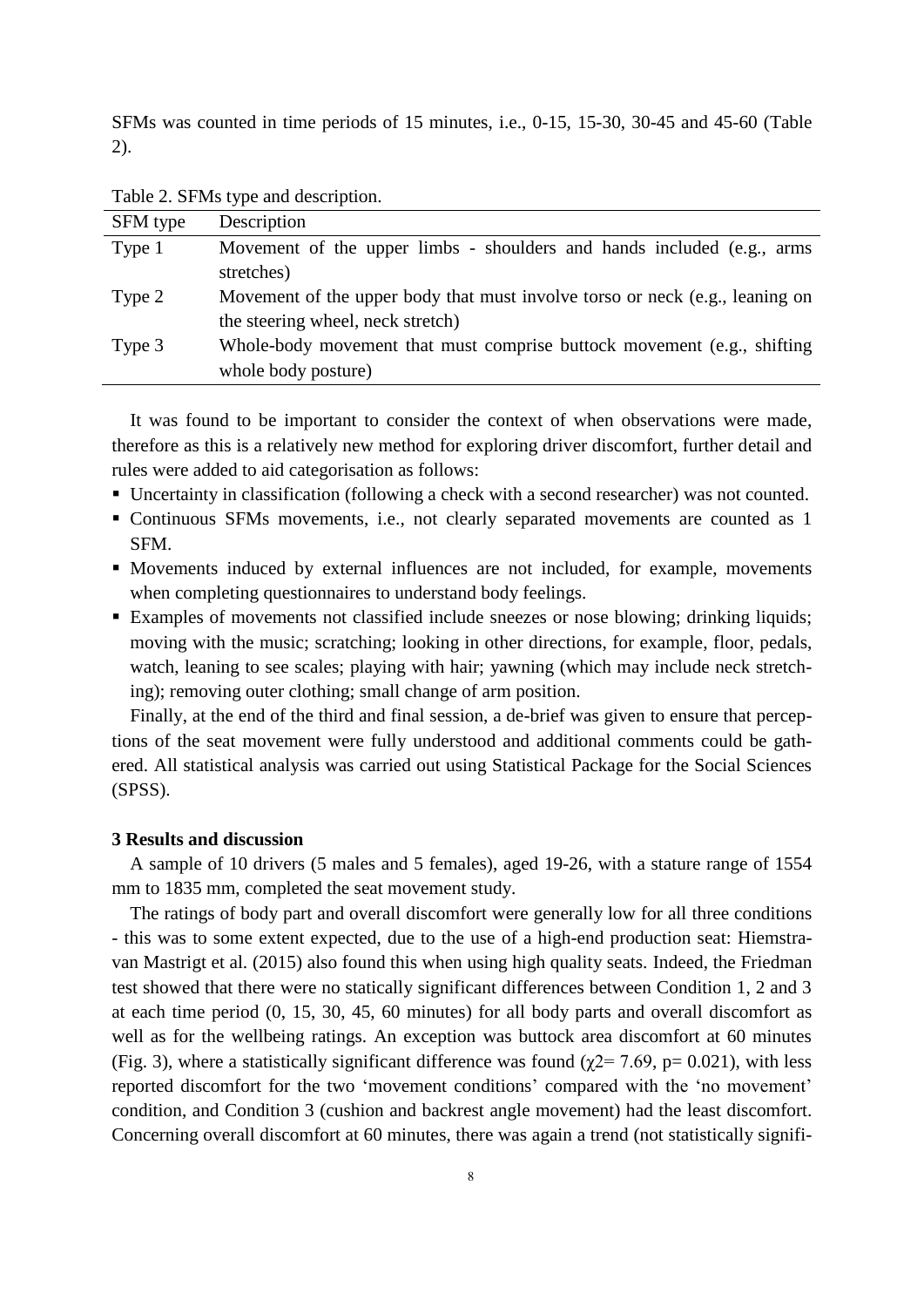cant) for lower ratings with Condition 3, than both Condition 1 (no movement) and Condition 2.

Using the mean discomfort ratings (over the whole 60 minute drive), once again there was a trend for the two movement conditions (2 and 3) to have lower ratings than Condition 1 (no movement) for the neck, shoulders, lower back, buttock area and ankles. Condition 2 (foreaft) had lower mean discomfort ratings than Condition 3 (cushion-backrest) for the neck, shoulders, upper back and lower back. However, Condition 3 had lower mean ratings than Condition 2 for the buttock area and ankles. As for mean overall discomfort, Condition 2 had the lowest ratings of discomfort. van Veen et al. (2015) did a study of drivers and found that comfort was significantly better with the seat in a dynamic configuration (passive seat movement) rather than a static over a 45 minute drive. In addition, significantly less discomfort was reported in the neck, lower back and buttocks. Their analysis also concluded that seat movement was particularly beneficial for the lower back.

In line with many other studies (e.g., Sammonds et al., 2017a; Smith et al., 2015; van Veen et al., 2015) there was increased discomfort in driving over time. For all three conditions there were statistically significant differences (Friedman test) in body part discomfort in the neck and lower back and for overall discomfort over time (i.e., at minutes 0, 15, 30, 45 and 60) on the 60 minute drive:

- Neck Condition 1 ( $\chi$ 2= 17.98, p= 0.001); Condition 2 ( $\chi$ 2= 13.16, p= 0.011); Condition 3  $(\gamma 2 = 14.06, p = 0.007)$
- **•** Lower back Condition 1 (χ2= 26.10, p= 0); Condition 2 (χ2= 19.02, p= 0.001); Condition 3 ( $\chi$ 2= 19.17, p= 0.001)
- Overall discomfort Condition 1 ( $\chi$ 2= 37.04, p= 0); Condition 2 ( $\chi$ 2= 31.67, p= 0); Condition 3 ( $\gamma$ 2= 22.04, p= 0)

Of great interest is that when comparing the beginning and end of the trial, drivers reported significantly more discomfort at the end of the trial in all individual body areas (neck, shoulders, upper back, lower back, buttock area, ankles) and for overall discomfort with the no movement condition  $(p<0.001)$ . This was not the case for the two movement conditions.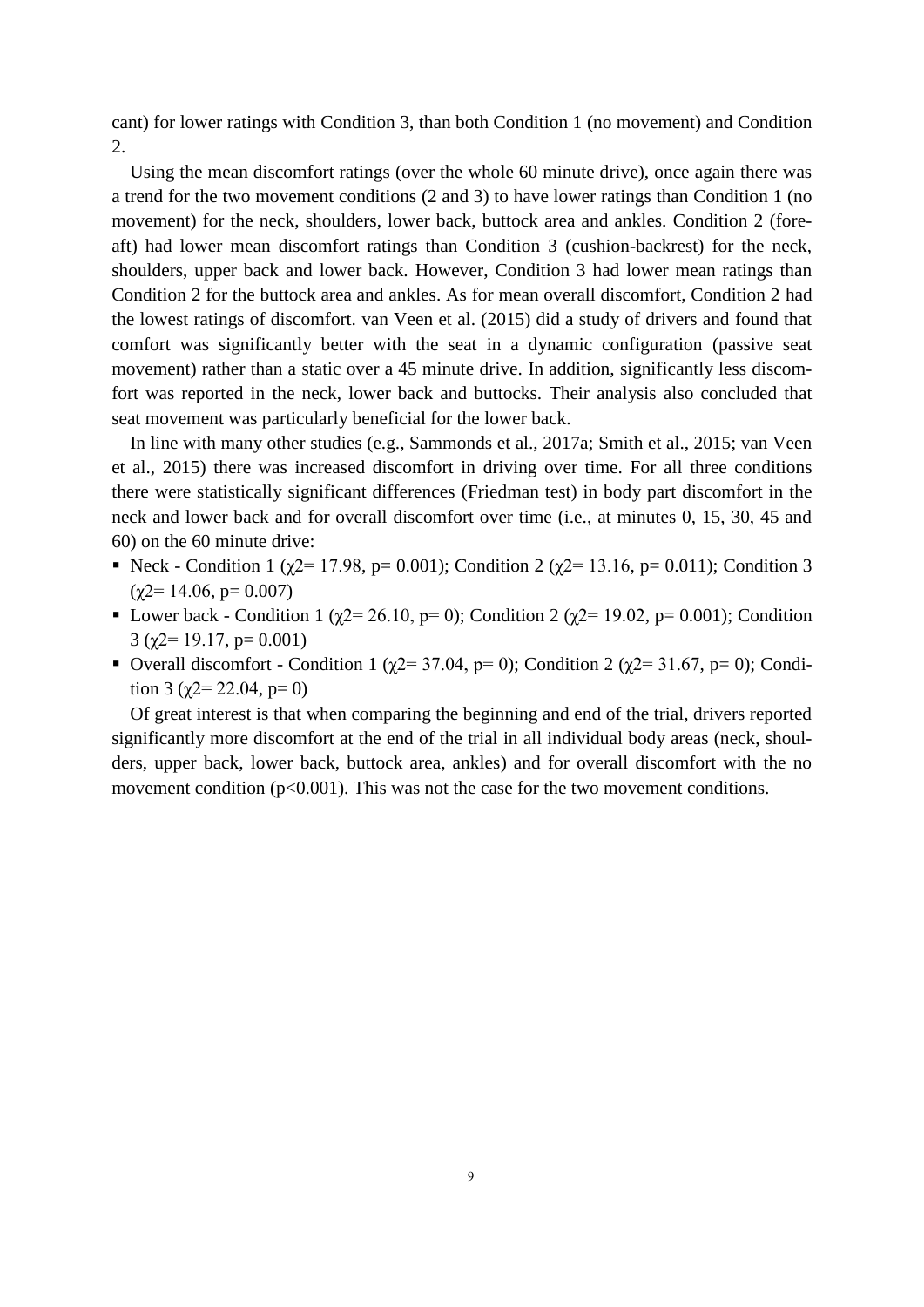

Fig. 3. Body part discomfort ratings for Condition 1 (no movement), 2 (fore-aft) and 3 (cushion and backrest angle) after 60 minutes of driving (\*p<0.05).

A Wilcoxon signed-rank test also showed that there were statistically significant differences between the start (0 minutes) and end of the trial (60 minutes) for the three conditions for body part and overall discomfort with better ratings at the end of the trial. Wellbeing ratings were also better at the end of the trial.

Regarding the wellbeing ratings at 60 minutes (Fig. 4), there was again a trend (not statistically significant) for the two movement conditions (Condition 2 and 3) to have more positive ratings than Condition 1 (no movement) for the descriptors 'I feel relaxed', 'I do not feel physically fatigued', 'I do not have heavy legs'. Condition 3 had higher ratings than Condition 1 (no movement) for all the descriptors. van Veen et al.'s (2015) study also found more positive ratings of experiential feelings such as feeling more active, energetic, stimulated, accepting and calm.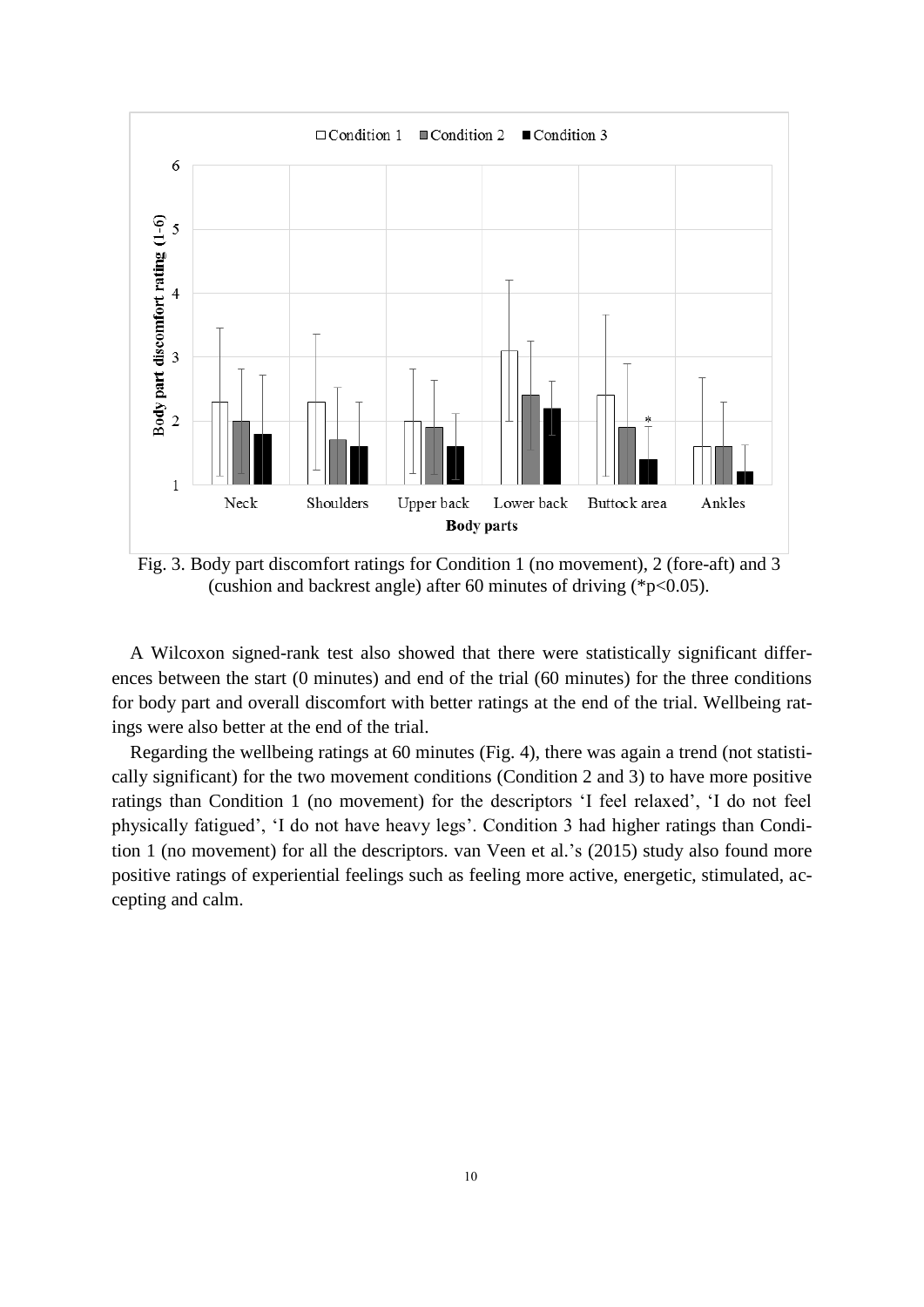

Fig. 4. Wellbeing ratings for Condition 1 (no movement), 2 (fore-aft) and 3 (cushion and backrest angle) after 60 minutes of driving.

Posture scores verified that as expected driver posture was fairly static during the 60 minute simulated drive. Similar postures were adopted (within individuals) for all three conditions. Moreover, total posture scores were low indicating no 'at risk' postures with this highly adjustable seat.

The SFMs analysis showed that, as with other studies (e.g., Sammonds et al., 2017a), SFMs frequency generally increased over time during driving (Fig. 5). There was a trend for a higher SFMs frequency in the final 15 minute period (i.e., 45-60 minutes) with the two movement conditions, but this was not significant. Sammonds et al. (2015) observed a relationship between overall discomfort and SFMs frequency over a 130 minute simulated drive, however this was not statistically evidenced. A similar trend was also observed with our data for overall discomfort for all seat conditions, comparing SFMs frequency at the start of the trial (0-15 minutes) with the end of the trial (45-60 minutes), Condition 1, p=0.01; Condition 2, p=0.089; Condition 3, p=0.056. It should also be noted that there was a lot of variation in the number of SFMs between individuals throughout all trials.

It is interesting that the frequency of SFMs was higher for the two movement conditions than the control: it may be that seat movement encourages a small shift in posture which is beneficial to the body. However, other authors for example, Maradei et al. (2017) who measured repositioning movements and van Veen (2015) who measured body movements found more 'driver movement' with their static seat condition. The discrepancy could be due to differences in experimental design, seat movement type, and different criteria used to monitor the frequency of driver movements. It was also observed that the mean SFMs for the whole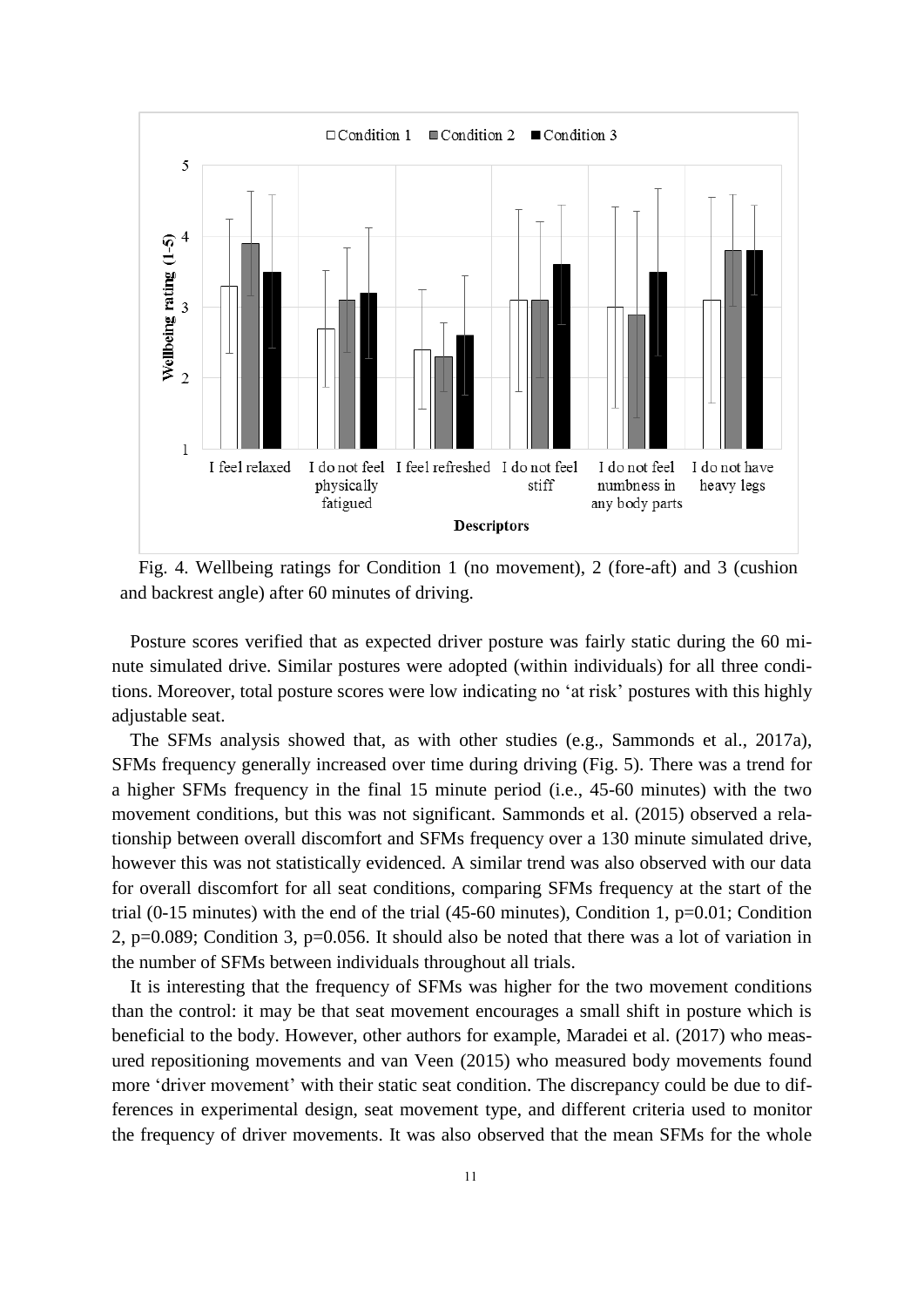60 minute drive was higher and showed more variation in females than in males for all conditions (Condition 1 - females 11.20 (SD 10.99), males 6.8 (SD 4.87); Condition 2 - females 14.80 (SD 6.87), males 7.80 (SD 5.36); and Condition 3 - females 15.2 (SD 11.05), males 8.20 (SD 2.28). A gender difference was not reported by other researchers.



Fig. 5. Mean frequency of SFMs with time spent driving.

Concerning comments from the de-brief questionnaire conducted at the end of the final session, it can be inferred that the concept of seat movement was well received by the majority of participants. They realized that they were more uncomfortable with 'no seat movement' than the two 'seat movement' conditions. Although the majority of participants were well aware of the actual seat movement itself they were not able to identify which movement was produced in each session. Feedback was given regarding positive effects of the resultant repositioning and small body movements, as well as feelings of awakening, alertness, and improved concentration. Additionally, all participants felt that the seat movement did not disturb their driving. Finally, none of the participants noticed the sound produced by the seat movement itself. Typical comments are reproduced below but they will require exploration in future studies.

"I kind of adjusted to the movement. I felt re-energized in my position, it awakened me."

"The movement felt refreshing, it helps."

"The seat movement felt about right, otherwise I felt that discomfort would increase."

Although the ranges of seat movement tested were relatively small, there was a beneficial effect on drivers. It is interesting that the movement introduced was still greater than previous studies, for example Van Veen et al, 2015, used +1° to -1 seat cushion tilt and Maradei et al, 2017, used  $+5^{\circ}$  to -5 seat tilt. It is difficult to speculate why this might be, but it is likely to be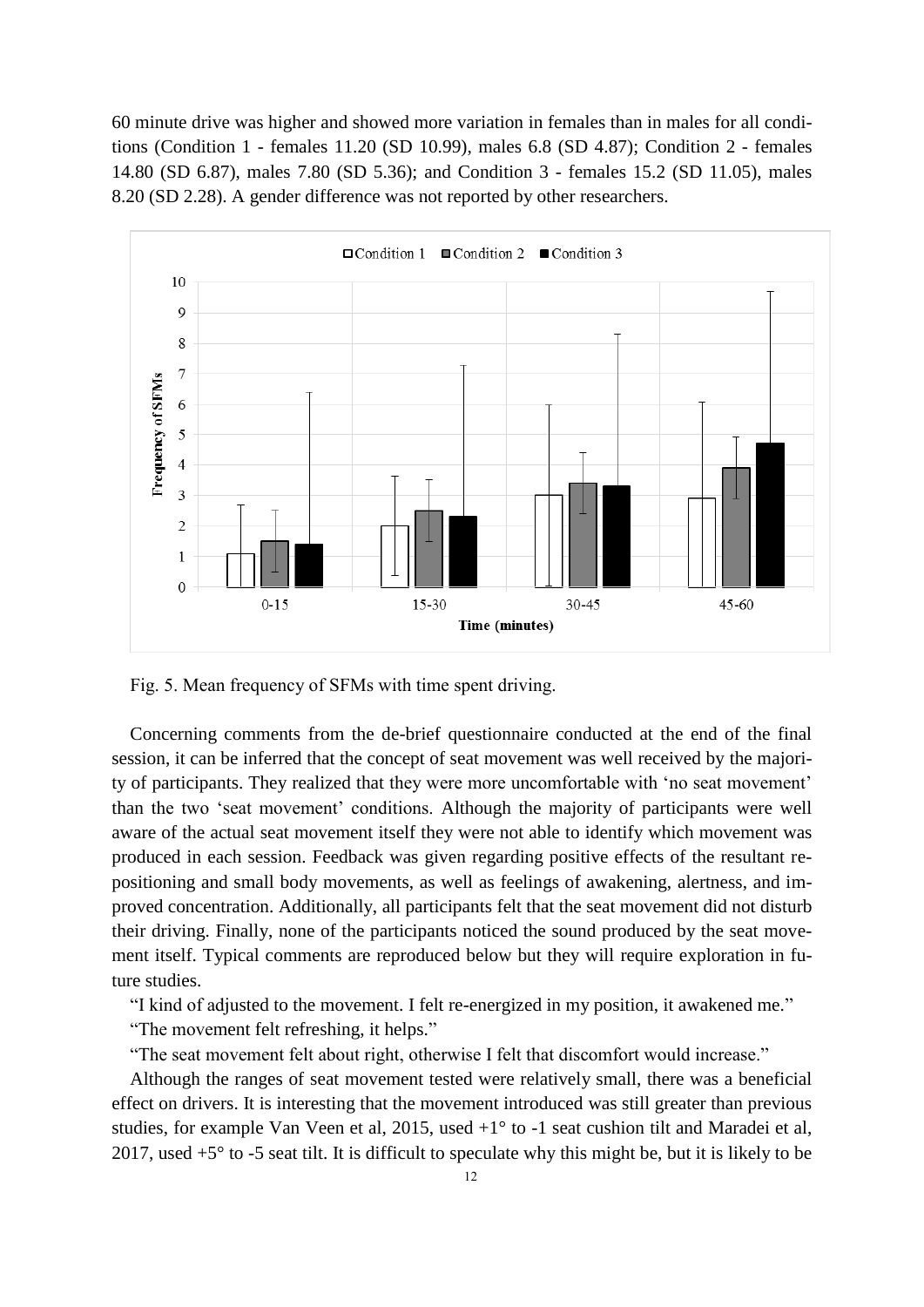due to differences in experimental design, for example seat type (e.g. high-end leather seat), type of seat movement, and the way the movement was introduced (i.e., very slow, fixed speed, smooth, and in increments). Also as movement was very slow, it was barely perceptible: this may have allowed participants time to adjust to the movement between incremental movements. Vehicle seat comfort is multidimensional (Kolich, 2008), therefore the range and exact nature of movement introduced is clearly is dependent on the driver cabin set-up (and driver anthropometry) and needs more exploration in future studies.

The main limitation of this study is that it was conducted in the laboratory environment with simulated driving. However, due to cost and safety constraints it would be difficult to explore these seat movement concepts in the field with a production car and prototype seats. Simulated driving also affects the driving itself, for example, driver posture, concentration required, driver motivation. Moreover, real driving conditions, such as traffic conditions, road conditions, environment sounds, may influence awareness of the seat movements. It should also be noted that music can positively influence the comfort experience (Kruithof et al. 2014), such that ratings of discomfort may have been higher for all three conditions. However, as this was standardized across the trials it should not affect the findings. The repetitive nature of these laboratory sessions could promote monotonous driving and a decrease in expectations throughout the sessions, but the balanced order of the sessions helped to reduce this risk and no order effect was found. Although Van Veen et al (2015) mentioned that some participants expressed disappointment when they realized the seat would not execute movements during the subsequent session, this was not found in our study.

The current study also involved 60 minutes of simulated driving with vibration; the results may have been more statistically sound if the trials were of longer duration. However, as the study involved three sessions on different days, there was a concern about participant dropout with longer sessions. Also, the 60 minute trial duration was selected to explore early signs of discomfort. Moreover, there may have been more statistically significant differences between the seat conditions if we had used a standard/lower end production seat. However, we needed to select a high-end production seat because of the range of electronic adjustability it offered.

Finally, the methodology worked well at distinguishing between the seat conditions although a larger number of participants would increase validity. SFMs is a relatively new technique to capture driver behavior, but more research is needed to standardize the criteria used to define driver movements. Although the SFMs technique was modified (and added to) it is also important to note that a significant input of time was needed by the researchers to increase the reliability of judgements for quantification.

#### **4 Conclusions**

Seat movement (i.e., fixed speed, slow, smooth, relatively small range, slightly perceptible) appears to have a beneficial effect on drivers (in simulated driving) in terms of lower ratings of discomfort over time, particularly in the buttock area. Wellbeing ratings were also better for the seat movement conditions.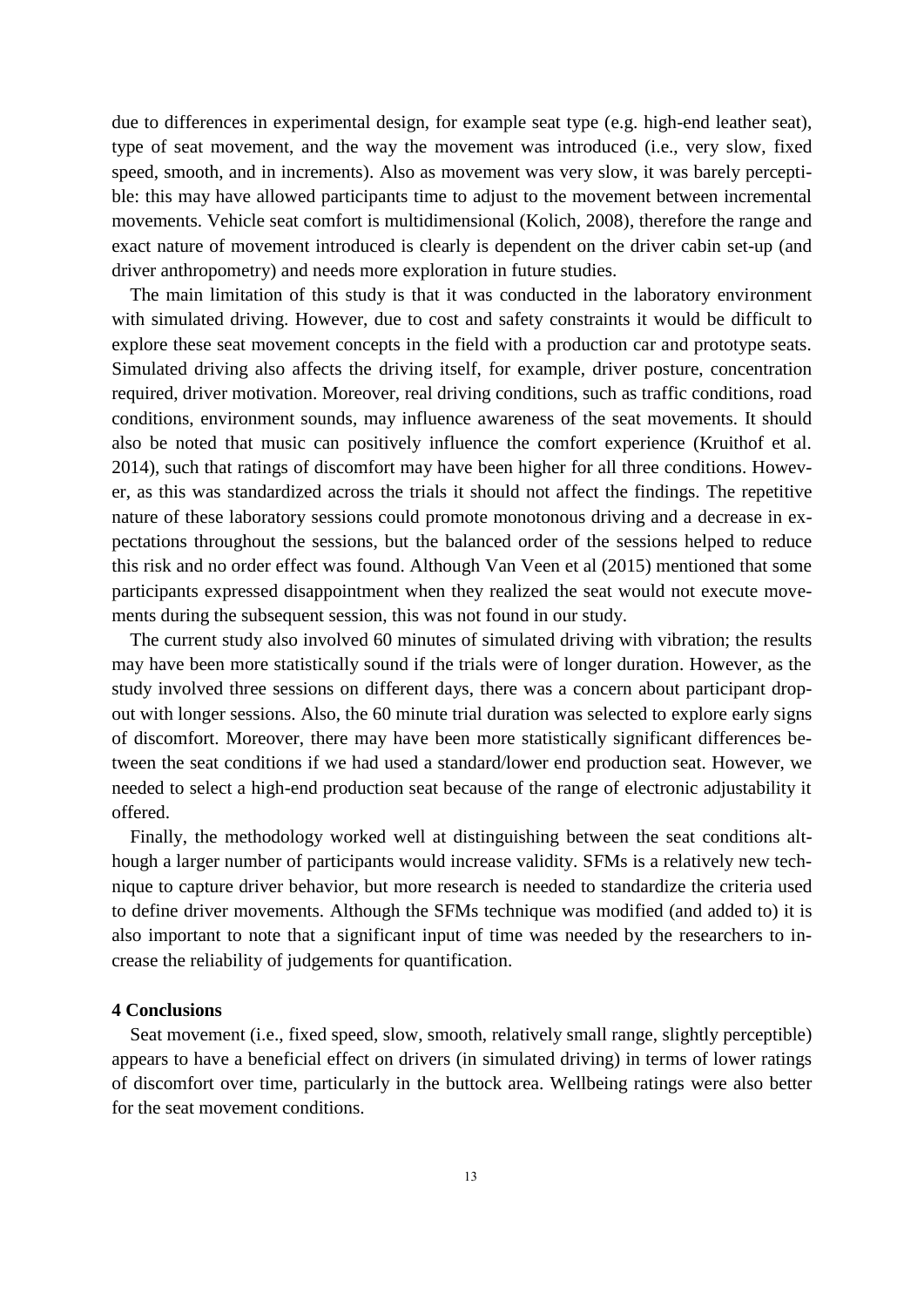SFMs were higher for the seat movement conditions; it may be that seat movement encourages a small shift in posture which is beneficial to the body. However, this needs more exploration by researchers.

Seat movement was well received by participants and did not disturb the driver experience. Positive effects were reported with regard to the resultant repositioning and small body movements, feelings of awakening, alertness, and improved concentration. Again, these require further exploration.

It is recommended that any seat movement introduced to the driving seat is slow, smooth, and small to minimize the effect on the driving task. However, the exact nature of this movement is likely to be dependent on individual factors (e.g. anthropometry), seat design (e.g. shaping) and the driver cabin space (e.g. steering wheel/pedal position).

Further research is being conducted by the team to explore in more detail the seat movement itself, when it is perceived, driver views on the concept and acceptability while driving.

#### **Acknowledgments**

We would like to acknowledge the EPSRC Industrial CASE award and Nissan Motor Company Ltd. for funding this research (ID: GR-0417).

#### **References**

- Ahmadpour, N., Robert, J.-M. and Lindgaard, G., 2015. Aircraft passenger comfort experience: underlying factors and differentiation from discomfort. Applied Ergonomics, 52, pp.301-8.
- Borg, E. and Borg, G., 2002. A comparison of AME and CR100 for scaling perceived exertion. Acta Psychologica, 109 (2), pp.157-75.
- Franz, M., Zenk, R., Vink, P., Hallbeck, S., 2011. The effect of a light weight massage system in a car seat on comfort and electromyogram. J Manipulative and Physiological Therapeutics 34(2), 107-113.13.

Grieco, A., 1986. Sitting posture: An old problem and a new one. Ergonomics, 29(3), 345-62.

- Groenesteijn, L., Ellegast, R.P., Keller, K., Krause, F., Berger, H. and de Looze, M.P., 2012. Office task effects on comfort and body dynamics in five dynamic office chairs. Applied Ergonomics, 43(2), pp.320-8.
- Gruevski, K.M., Holmes, M.W., Gooyers, C.E., Dickerson, C.R. and Callaghan, J.P., 2016. Lumbar postures, seat interface pressures and discomfort responses to a novel thoracic support for police officers during prolonged simulated driving exposures. Applied Ergonomics, 52, 160-168.
- Gyi, D.E., 2013. Driving posture and healthy design. In: N. Gkikas, ed. Automotive ergonomics: driver-vehicle interaction. Boca Raton: CRC Press. pp.123-32.
- Gyi, D.E. and Porter, J.M., 1999. Interface pressure and the prediction of car seat discomfort. Applied Ergonomics, 30, 99-107.
- Helander, M.G. and Zhang, L., 1997. Field studies of comfort and discomfort in sitting. Ergonomics, 40(9), 895-915.
- Hiemstra-van Mastrigt, S., Kamp, I., Van Veen, S.A.T., Vink, P. and Bosch, T., 2015. The influence of active seating on car passengers' perceived comfort and activity levels. Applied Ergonomics, 47, 211-219.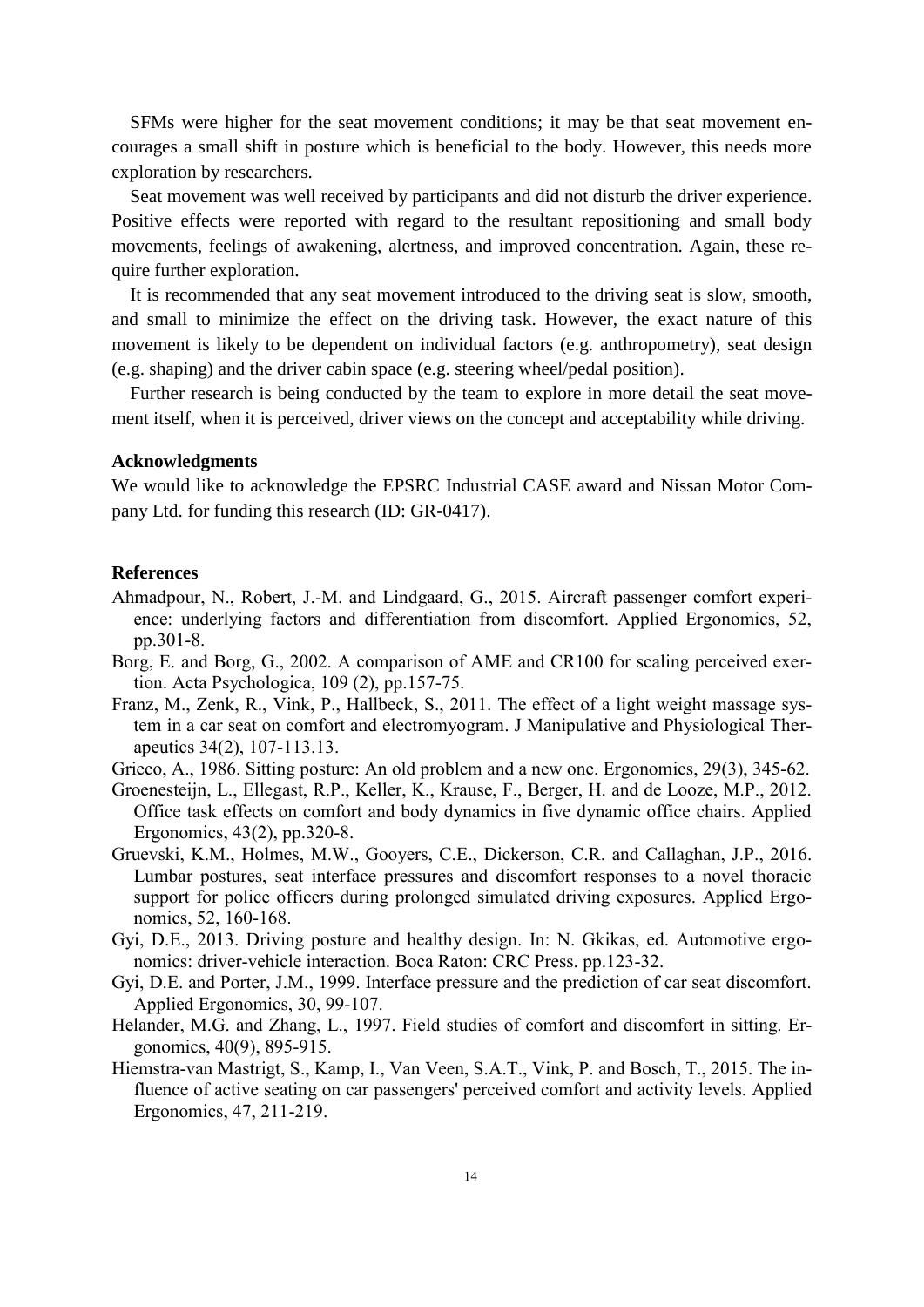- Holmes, M.W.R., McKinnon, C.D., Dickerson, C.R. and Callaghan, J.P., 2013. The effects of police duty belt and seat design changes on lumbar spine posture, driver contact pressure and discomfort. Ergonomics, 56(1), 126-136.
- International Organization for Standardization, 1997. ISO 2631-1: 1997. Mechanical vibration and shock - eva-luation of human exposure to whole-body vibration. Part 1: General requirements. Geneva: International Organisation for Standardization.
- Jagannath, M. and Balasubramanian, V., 2014. Assessment of early onset of driver fatigue using multimodal fatigue measures in a static simulator. Applied Ergonomics, 45 (4), pp.1140-7.
- Kolich, M., 2008. A conceptual framework proposed to formalize the scientific investigation of automobile seat comfort. Applied Ergonomics, 39, 15-27.
- Kolich, M. and Taboun, S.M., 2002a. Combining psychophysical measures of discomfort and electromyography for the evaluation of a new automotive seating concept. International Journal of Occupational Safety and Ergonomics, 8(4), 483-96.
- Kolich, M. and Taboun, S.M., 2002b. The effect of microadjustment on low back comfort in the context of automotive seating. International Journal of Vehicle Design, 29(4), 376-89.
- Kolich, M., Taboun, S.M. and Mohamed, A.I., 2001. Electromyographic comparison of two lumbar support mechanisms intended for automotive seating applications. Proceedings of the Institution of Mechanical Engineers, Part D: Journal of Automobile Engineering, 215(7), 771-7.
- Kruithof, A., Visch, V., Vink, P., Pedgley, O., 2014. Comfort Design Through Music and Emotion: Effects of Passengers' Activities on Comfort. Proceedings of the 5th International Conference on Applied Human Factors and Ergonomics AHFE 2014, Kraków, Poland 19-23 July 2014. Edited by T. Ahram, W. Karwowski and T. Marek.
- Malik, L. Jurgens, H. and Helbig, K., 1991. Quantitative Analysis of Involuntary Movements as a Test of Comfort of a Car Seat: A Study of Man-Machine Interface, 1, 53-61.
- Mansfield, N., Sammonds, G. and Nguyen, L., 2015. Driver discomfort in vehicle seats effect of changing road conditions and seat foam composition. Applied Ergonomics, 50, pp.153-9.
- Mansfield, N.J. and Griffin, M.J., 2000. Difference thresholds for automobile seat vibration. Applied Ergonomics, 31(3), 255-261.
- Maradei, F., Quintana, L. and Castellanos, J., 2017. Influence of seat tilt motion on discomfort perception during a simulated driving activity. Work, 56(1), 99-110.
- McAtamney, L. and Corlett, E.N., 1993. RULA: a survey method for the investigation of work-related upper limb disorders. Applied Ergonomics, 24(2), pp.91-9.
- Parakkat, J., Pellettiere, J., Reynolds, D., Sasidharan, M. and El-Zoghbi, M., 2006. Quantitative methods for determining U.S. air force crew cushion comfort. SAE Technical Paper Series, (2006-01-2339), 1-12.
- Porter, J.M. and Gyi, D.E. 2002. The prevalence of musculoskeletal troubles among car drivers. Occupational Medicine, 52(1), 4-12.
- Porter, J.M. and Gyi, D.E., 1998. Exploring the optimum posture for driver comfort. International Journal of Vehicle Design, 19(3), pp.255-66.
- Sammonds, G.M., Fray, M. and Mansfield, N.J., 2017a. Effect of long term driving on driver discomfort and its relationship with seat fidgets and movements (SFMs). Applied Ergonomics, 58, pp.119-27.
- Sammonds, G.M., Mansfield, N.J. and Fray, M., 2017b. Improving long term driving comfort by taking breaks - How break activity affects effectiveness. Applied Ergonomics, 65, 81- 89.